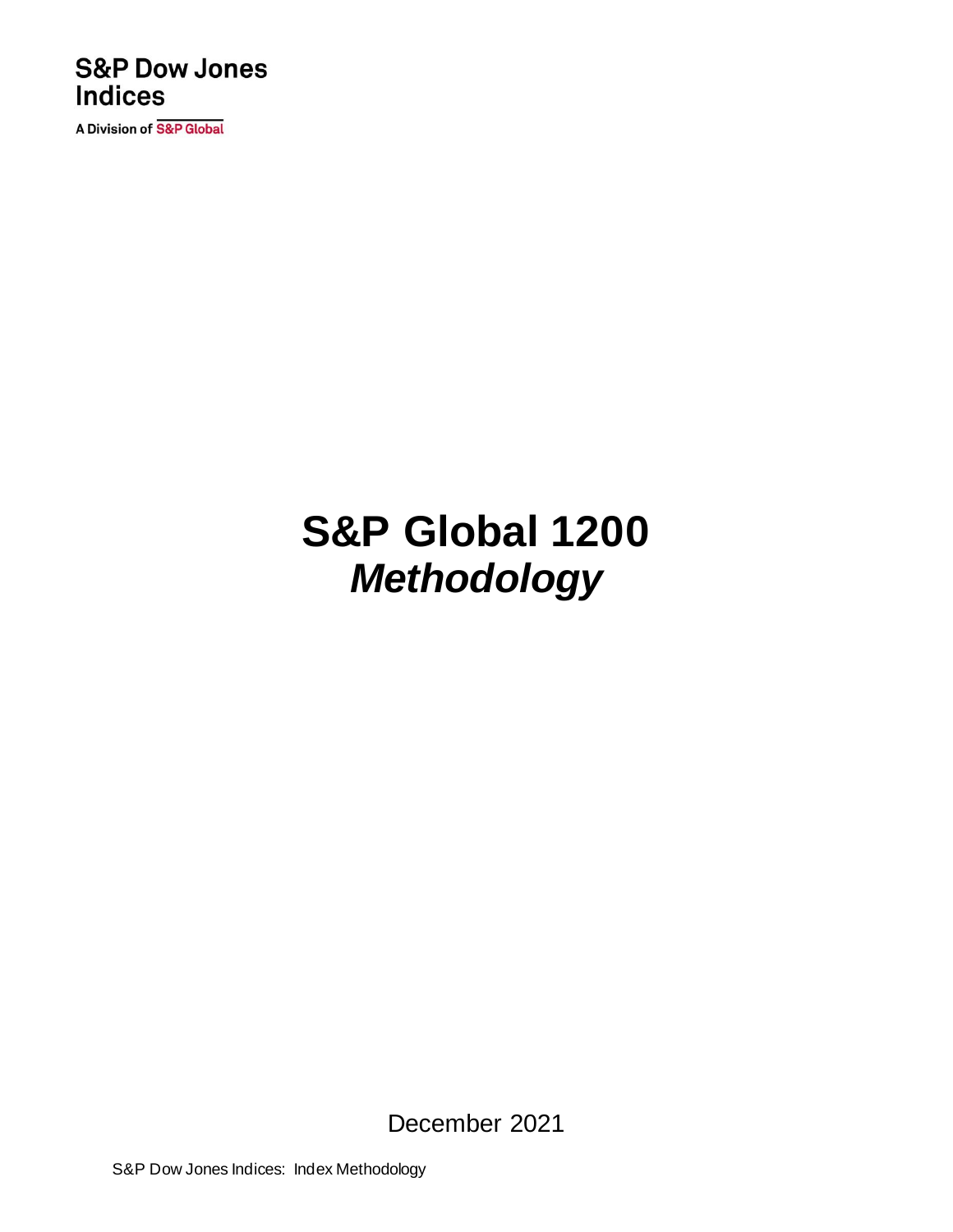### Table of Contents

| Introduction                |                                                                           | 3              |
|-----------------------------|---------------------------------------------------------------------------|----------------|
|                             | <b>Index Objective</b>                                                    | 3              |
|                             | <b>Supporting Documents</b>                                               | 4              |
| <b>Eligibility Criteria</b> |                                                                           | 5              |
|                             | S&P Global 1200                                                           | 5              |
| <b>Index Construction</b>   |                                                                           | 6              |
|                             | <b>Index Calculations</b>                                                 | 6              |
|                             | S&P Global 1200                                                           | 6              |
|                             | S&P Global 1200 ex Canada                                                 | 6              |
|                             | S&P International 700                                                     | 6              |
|                             | S&P Global 100                                                            | 6              |
|                             | S&P Global 1200 Capped Sector Indices and the S&P Global 100 Capped Index | $\overline{7}$ |
| <b>Index Maintenance</b>    |                                                                           | 10             |
|                             | <b>Timing of Changes</b>                                                  | 10             |
|                             | <b>Corporate Actions</b>                                                  | 10             |
|                             | <b>Currency of Calculation and Additional Index Return Series</b>         | 10             |
|                             | <b>Base Date and History Available</b>                                    | 11             |
| <b>Index Data</b>           |                                                                           | 12             |
|                             | <b>Calculation Return Types</b>                                           | 12             |
| <b>Index Governance</b>     |                                                                           | 13             |
|                             | <b>Index Committee</b>                                                    | 13             |
| <b>Index Policy</b>         |                                                                           | 14             |
|                             | <b>Announcements</b>                                                      | 14             |
|                             | <b>Pro-forma Files</b>                                                    | 14             |
|                             | <b>Holiday Schedule</b>                                                   | 14             |
|                             | Rebalancing                                                               | 14             |
|                             | <b>Unexpected Exchange Closures</b>                                       | 14             |
|                             | <b>Recalculation Policy</b>                                               | 14             |
|                             | <b>Real-Time Calculation</b>                                              | 14             |
|                             | <b>Contact Information</b>                                                | 15             |
| <b>Index Dissemination</b>  |                                                                           | 16             |
|                             | <b>Tickers</b>                                                            | 16             |
|                             | <b>Index Data</b>                                                         | 16             |
|                             | Web site                                                                  | 16             |
| Appendix                    |                                                                           | 17             |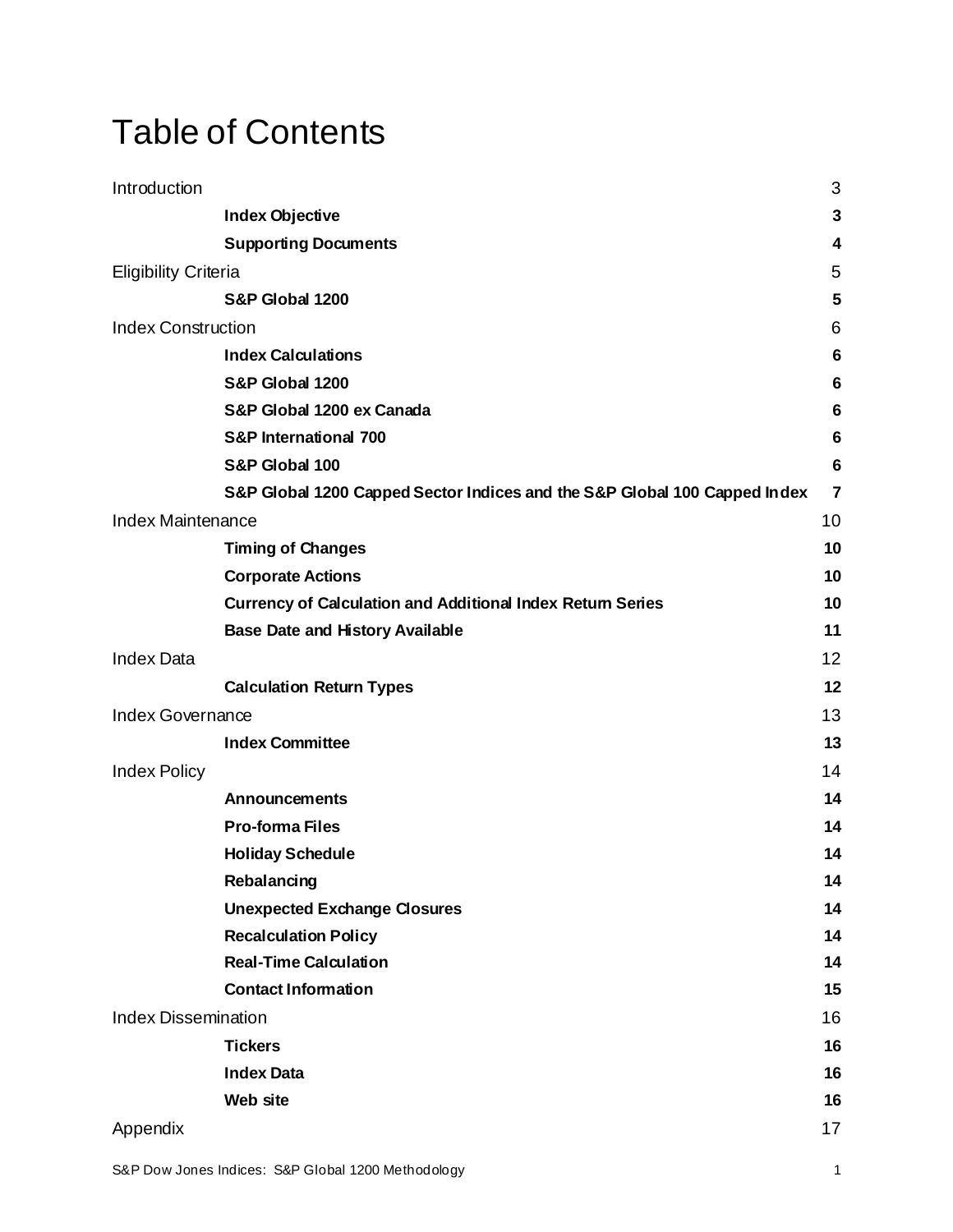### **[EU Required ESG Disclosures](#page-17-1) 17**

### [Disclaimer](#page-18-0) **18**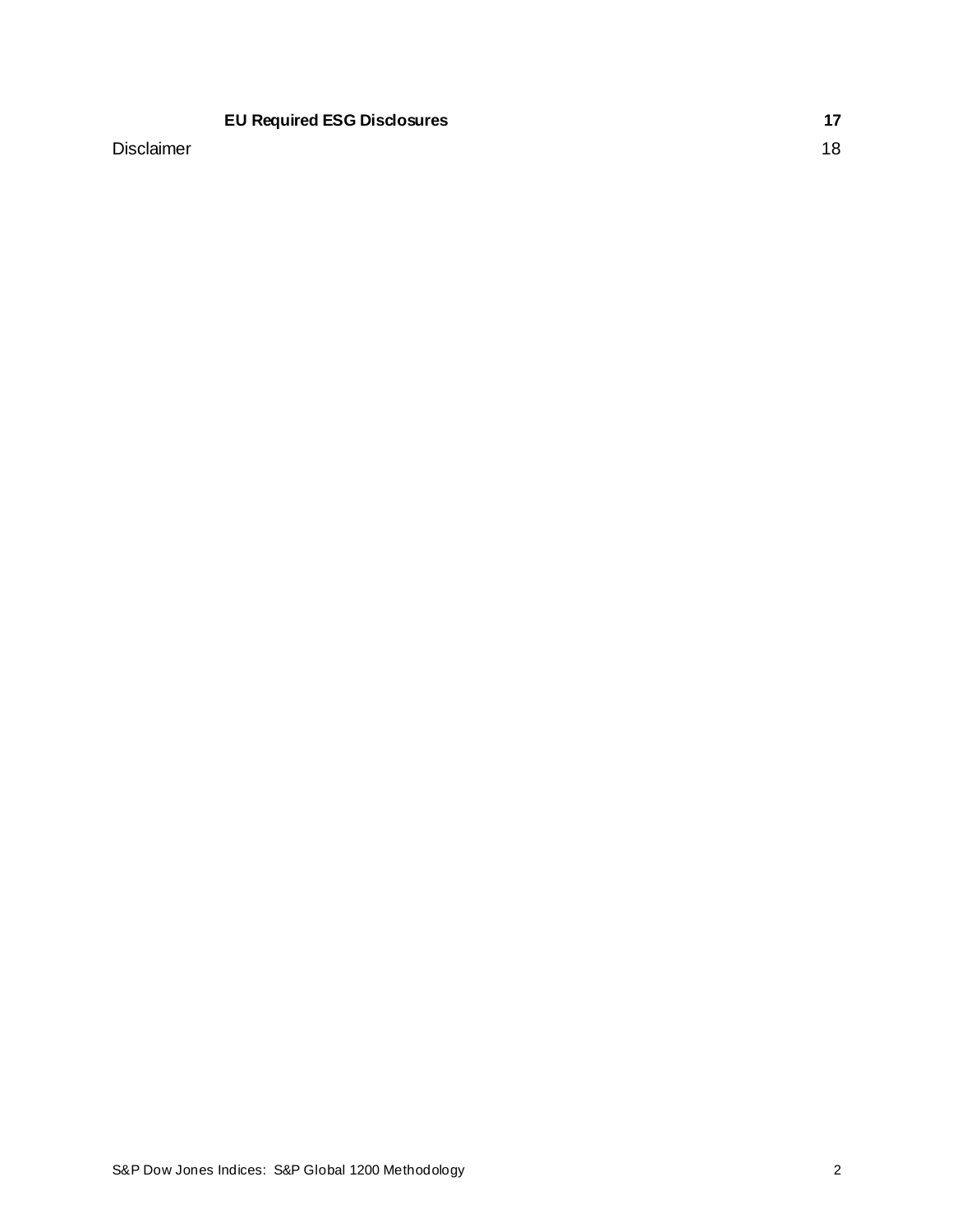### <span id="page-3-0"></span>Introduction

### <span id="page-3-1"></span>**Index Objective**

The S&P Global 1200 measures the performance of large-cap stocks from major markets around the world. The S&P Global 1200 is a global composite index composed of constituents from seven country and regional equity benchmarks. The index is float-adjusted market capitalization (FMC) weighted.

**Component Indices.** The S&P Global 1200 is composed of the following regional component indices:

- 
- S&P 500 S&P/ASX All Australian 50
- S&P Europe 350 S&P Asia 50
	-
- $S\&P/TSX 60$   $S\&P$  Latin America 40
- 

• S&P/TOPIX 150

*For more information on a regional component index, please refer to its methodology document available at [www.spdji.com](http://www.spdji.com/).*

**Sub-Indices.** Sub-indices of the S&P Global 1200 consist of the following:

- **S&P International 700.** The index measures the performance of the S&P Global 1200 excluding the components of the S&P 500.
- **S&P Global 100.** The index measures the performance of 100 multinational companies drawn from the underlying index, (the S&P Global 1200), whose businesses are global in nature and that derive a substantial portion of their operating income from multiple countries.
- **S&P Global 100 Capped.** The index is composed of all constituents of the S&P Global 100. The index employs a capped market capitalization weighted scheme and specific capping methodology defined in *Index Construction*.
- **S&P Global 1200 ex Canada.** The index measures the performance of the S&P Global 1200 excluding the components of the S&P/TSX 60.
- **S&P Global 1200 Capped Sector Indices.** Index constituents are drawn from the underlying index, (the S&P Global 1200), and selected for index inclusion based on their classification under the Global Industry Classification Standard (GICS® ). The indices employ a capped market capitalization weighting scheme and specific capping methodology defined in *Index Construction*.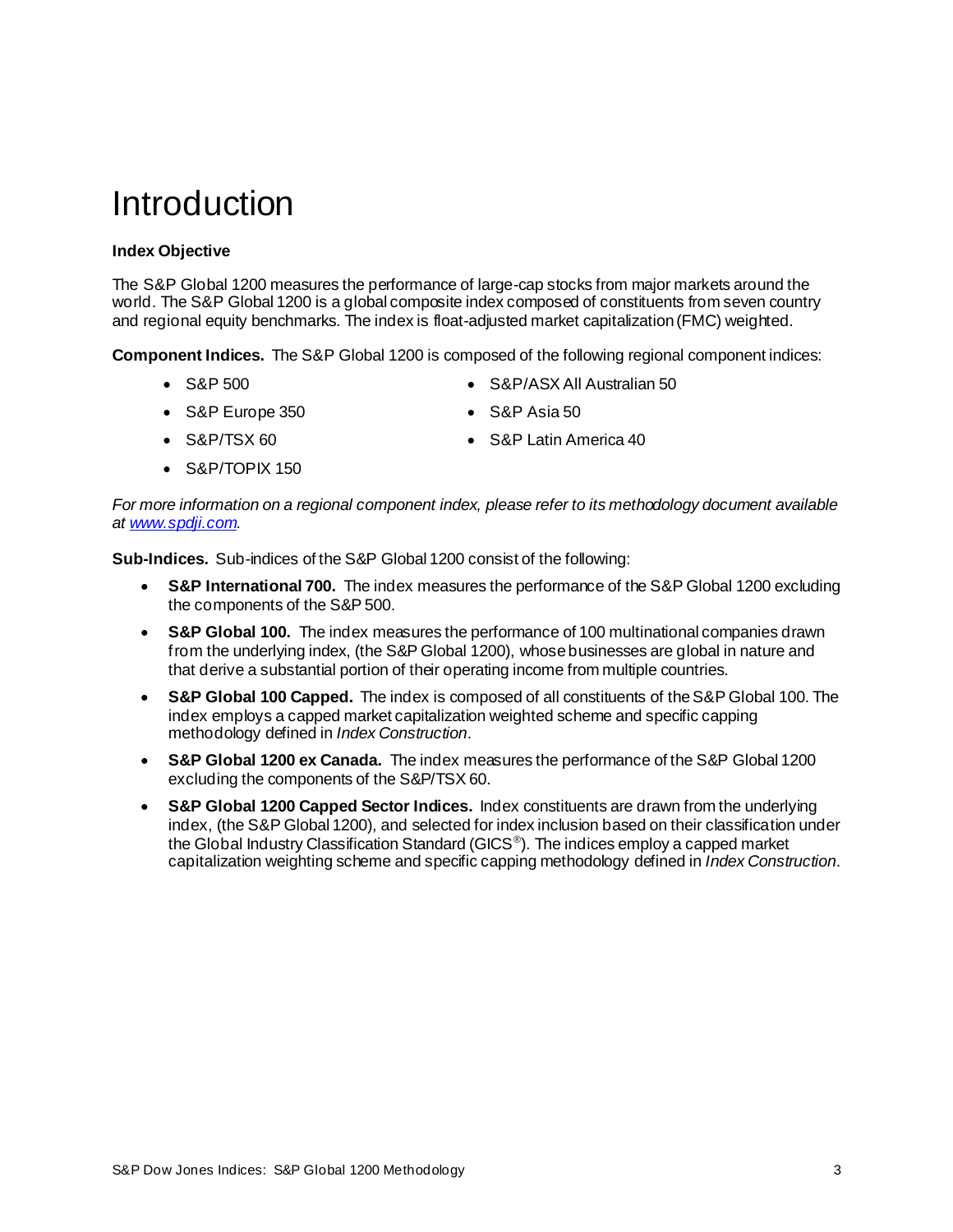### <span id="page-4-0"></span>**Supporting Documents**

This methodology is meant to be read in conjunction with supporting documents providing greater detail with respect to the policies, procedures and calculations described herein. References throughout the methodology direct the reader to the relevant supporting document for further information on a specific topic. The list of the main supplemental documents for this methodology and the hyperlinks to those documents is as follows:

| <b>Supporting Document</b>                     | <b>URL</b>                                     |  |
|------------------------------------------------|------------------------------------------------|--|
| S&P Dow Jones Indices' Equity Indices Policies | <b>Equity Indices Policies &amp; Practices</b> |  |
| & Practices Methodology                        |                                                |  |
| S&P Dow Jones Indices' Index Mathematics       |                                                |  |
| Methodology                                    | <b>Index Mathematics Methodology</b>           |  |
| S&P Dow Jones Indices' Float Adjustment        | <b>Float Adjustment Methodology</b>            |  |
| Methodology                                    |                                                |  |
| S&P Dow Jones Indices' Global Industry         |                                                |  |
| Classification Standard (GICS) Methodology     | <b>GICS Methodology</b>                        |  |

This methodology was created by S&P Dow Jones Indices to achieve the aforementioned objective of measuring the underlying interest of each index governed by this methodology document. Any changes to or deviations from this methodology are made in the sole judgment and discretion of S&P Dow Jones Indices so that the index continues to achieve its objective.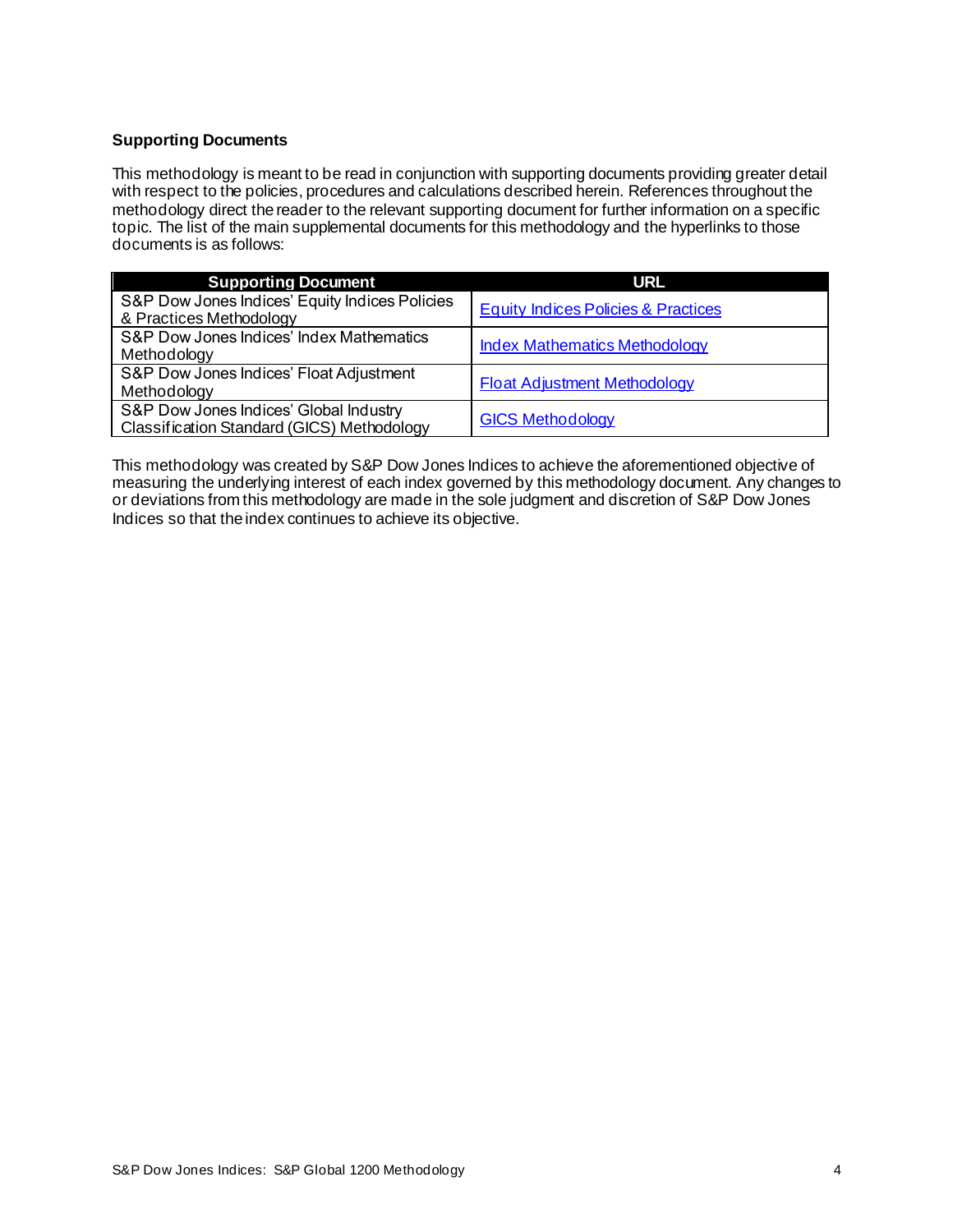## <span id="page-5-0"></span>Eligibility Criteria

### <span id="page-5-1"></span>**S&P Global 1200**

The index is a composite composed of the following seven regional component indices:

| I<br><b>Index</b>         | Region        |
|---------------------------|---------------|
| S&P 500                   | North America |
| <b>S&amp;P/TSX 60</b>     | North America |
| S&P Europe 350            | Europe        |
| S&P/TOPIX 150             | Asia/Pacific  |
| S&P/ASX All Australian 50 | Asia/Pacific  |
| S&P Asia 50               | Asia/Pacific  |
| S&P Latin America 40      | Latin America |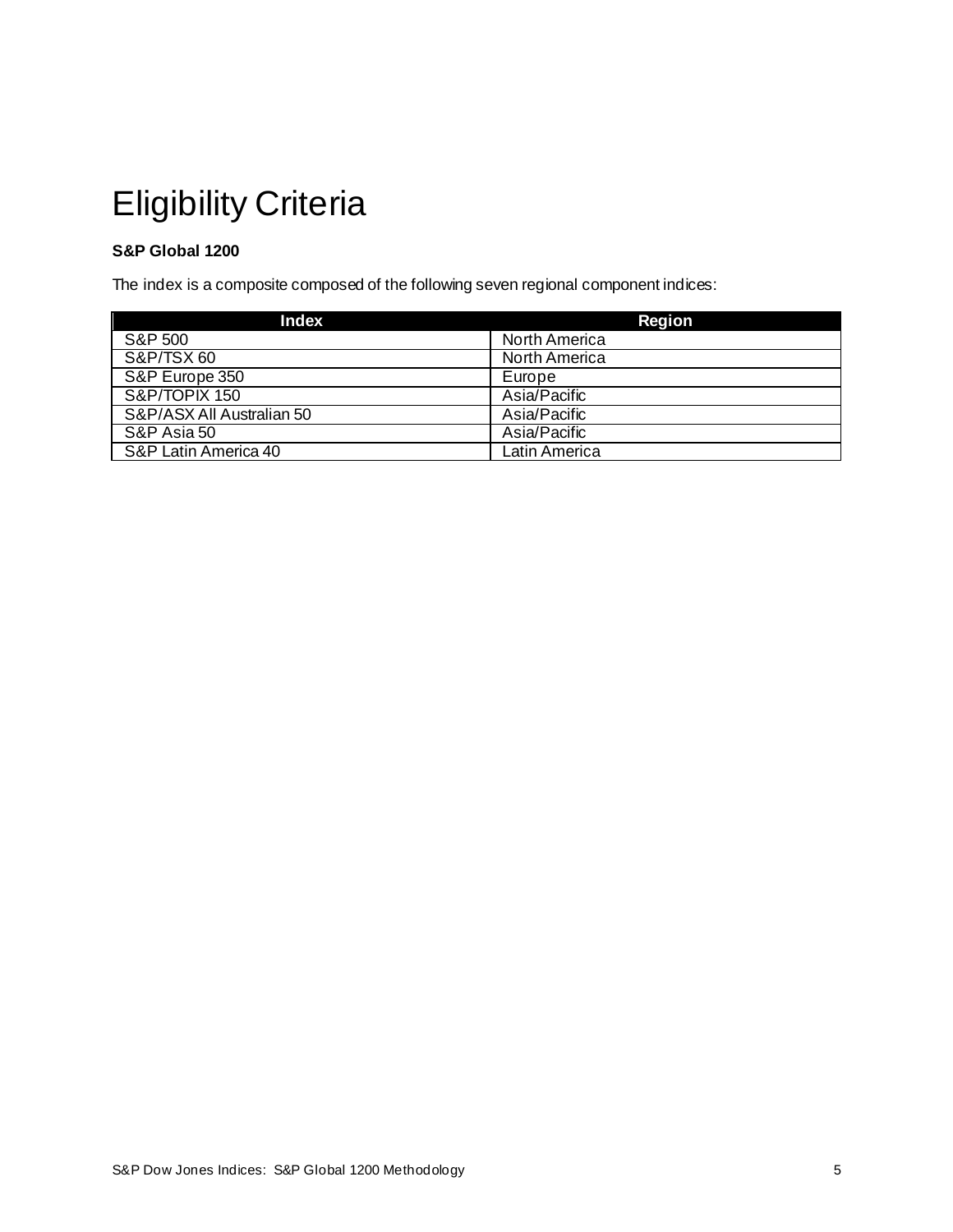### <span id="page-6-0"></span>Index Construction

### <span id="page-6-1"></span>**Index Calculations**

The indices are calculated using the divisor methodology used in S&P Dow Jones Indices' equity indices.

*For more information on the index calculation methodology, please refer to S&P Dow Jones Indices' Index Mathematics Methodology.*

### <span id="page-6-2"></span>**S&P Global 1200**

**Constituent Selection**. At each rebalancing, all securities that meet the criteria as set forth in *Eligibility Criteria* are selected and form the index.

<span id="page-6-3"></span>**Constituent Weightings**. The index is Float-Adjusted Market Capitalization weighted.

### **S&P Global 1200 ex Canada**

**Constituent Selection.** At each rebalancing the index is composed of the constituents of the S&P Global 1200, excluding constituents also in the S&P/TSX 60.

<span id="page-6-4"></span>**Constituent Weightings.** The index is Float-Adjusted Market Capitalization weighted.

#### **S&P International 700**

**Constituent Selection**. At each rebalancing the index is composed of the constituents of the S&P Global 1200, excluding constituents also in the S&P 500.

<span id="page-6-5"></span>**Constituent Weightings**. The index is Float-Adjusted Market Capitalization weighted.

#### **S&P Global 100**

**Constituent Selection.** Constituent selection is at the discretion of the Index Committee. Companies included in the underlying index are screened for global exposure, sector representation, liquidity, and size. Stocks with relatively larger size and higher liquidity are preferred over others. In addition, companies must meet the following requirements:

- **Global Exposure.** Companies must have global exposure to be eligible for the index. Companies are considered global in nature if both the following conditions are met:
	- $\circ$  More than 30% of their revenues are generated outside of the domicile region.<sup>1</sup>
	- o More than 30% of their assets are located outside of the domicile region.

In addition to the above conditions, revenue exposure in all three "primary" regions (North America, Europe, and Asia/Pacific) must be represented.

- **Sector Classification.** Sector balance, as measured by a comparison of each GICS sector's weight in the index relative to its weight in the S&P Global 1200 is also considered in the selection of companies.
- **Market Capitalization.** Companies considered for addition to the index must have a minimum FMC of US\$ 5 billion.

 $^1$  Factset's GeoRev data is used to determine where revenue is generated.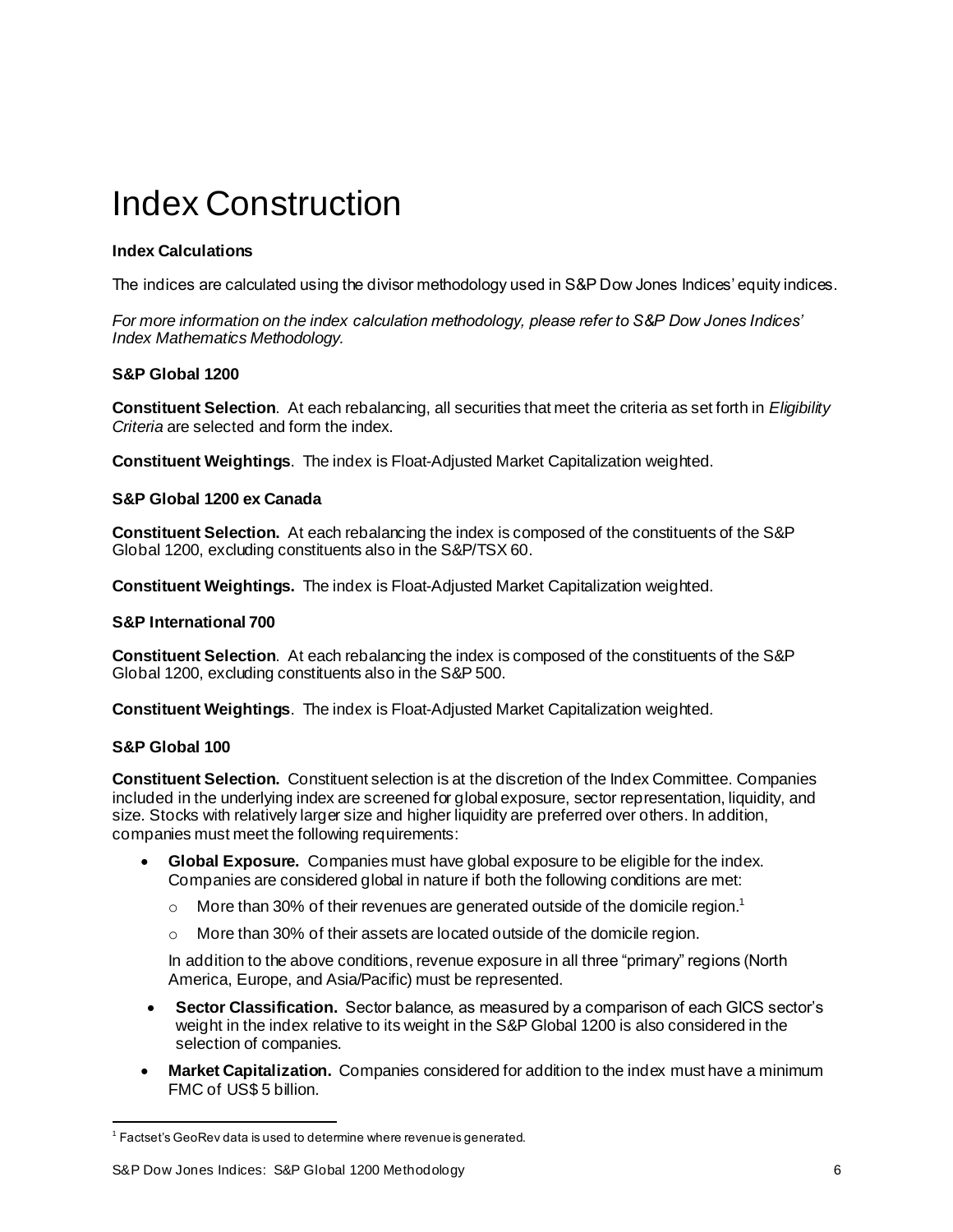**Multiple Share Classes.** All publicly listed multiple share class lines are eligible for index inclusion, subject to meeting the eligibility criteria. For more information regarding the treatment of multiple share classes, please refer to Approach A within the Multiple Share Classes section of the S&P Dow Jones Indices' Equity Indices Policies & Practices Methodology.

<span id="page-7-0"></span>**Constituent Weightings.** The index is Float-Adjusted Market Capitalization weighted.

### **S&P Global 1200 Capped Sector Indices and the S&P Global 100 Capped Index**

**Constituent Selection.** Companies in the S&P Global 1200 are classified based on GICS. Each capped sector index is composed of all stocks in the relevant GICS sector. The S&P Global 100 Capped is composed of all stocks in the S&P Global 100.

| Index                                                                        | <b>Sector</b>                                   | Company<br>Cap | Aggregate<br>Cap | <b>Daily Dynamic</b><br><b>Capping Trigger</b> | Daily Trigger<br><b>Threshold</b> |
|------------------------------------------------------------------------------|-------------------------------------------------|----------------|------------------|------------------------------------------------|-----------------------------------|
| S&P Global 1200 Consumer<br>Discretionary (Sector) Capped<br>Index           | Consumer Discretionary<br>(GICS Code 25)        | 10%            | 4.5%/22.5%       | Yes                                            | 5%/25%                            |
| S&P Global 1200 Consumer<br>Staples (Sector) Capped Index                    | Consumer Staples (GICS<br>Code 30)              | 10%            | $4.5\%/22.5\%$   | Yes                                            | 5%/25%                            |
| S&P Global 1200 Utilities<br>(Sector) Capped Index                           | Utilities (GICS Code 55)                        | 10%            | 4.5%/22.5%       | Yes                                            | 5%/25%                            |
| S&P Global 1200<br><b>Communication Services</b><br>4.5/22.5/45 Capped Index | <b>Communication Services</b><br>(GICS Code 50) | 22.5%          | 4.5%/45%         | <b>No</b>                                      | n/a                               |
| S&P Global 100 Capped Index                                                  | n/a                                             | 10%            | 4.5%/22.5%       | Yes                                            | 5%/25%                            |

### *For more information on GICS, please refer to S&P Dow Jones Indices' GICS methodology document.*

Constituent changes are incorporated in the sector indices as and when they are made in the relevant sector index and changes are incorporated in the S&P Global 100 Capped Index when they are made in the S&P Global 100. Please note, except for spin-offs, any addition not coinciding with a reweighting effective date will be added to the relevant Capped Index with the largest Additional Weight Factor (AWF) currently represented in that index. If the largest AWF in the index is not shared by multiple index constituents, the new addition will be added to the index with index shares that are commensurate with the index shares of the stock in a hypothetical rebalancing using the closing prices on the date the addition is announced. In such cases of commensurate weighting, the index shares for all current constituents will remain constant.

### *For more information on AWFs, please refer to the Capped Market Capitalization Weighted Indices section of S&P Dow Jones Indices' Index Mathematics Methodology.*

**Constituent Weightings.** Each index is capped market capitalization weighted. For reweighting purposes, the indices rebalance quarterly after the close of business on the third Friday of March, June, September, and December. The reference date for capping is the Wednesday prior to second Friday of the rebalancing month.

Various Capped Indices are also reviewed daily based on each company's capped market capitalization weight. Daily capping is only performed when the sum of companies with weight greater than 5% exceeds 25%. When daily capping is necessary, the changes are announced after the close of the business day on which the daily weight caps are exceeded, with the reference date after the close of that same business day, and changes are effective after the close of the next trading day. While capping is reviewed daily, the index may be capped on a less frequent basis. If a daily capping is triggered during a regularly occurring quarterly capping window, the impacted index is capped with the changes displayed in the relevant Daily Corporate Action file (\*.SDE). The Daily Proforma file (\*PRO.SDC) displays the results from the quarterly capping. Any index requiring daily capping is not assessed on the next business day as the previously performed capping is effective at that day's closing. Both the quarterly and daily capping processes are performed according to the following procedures: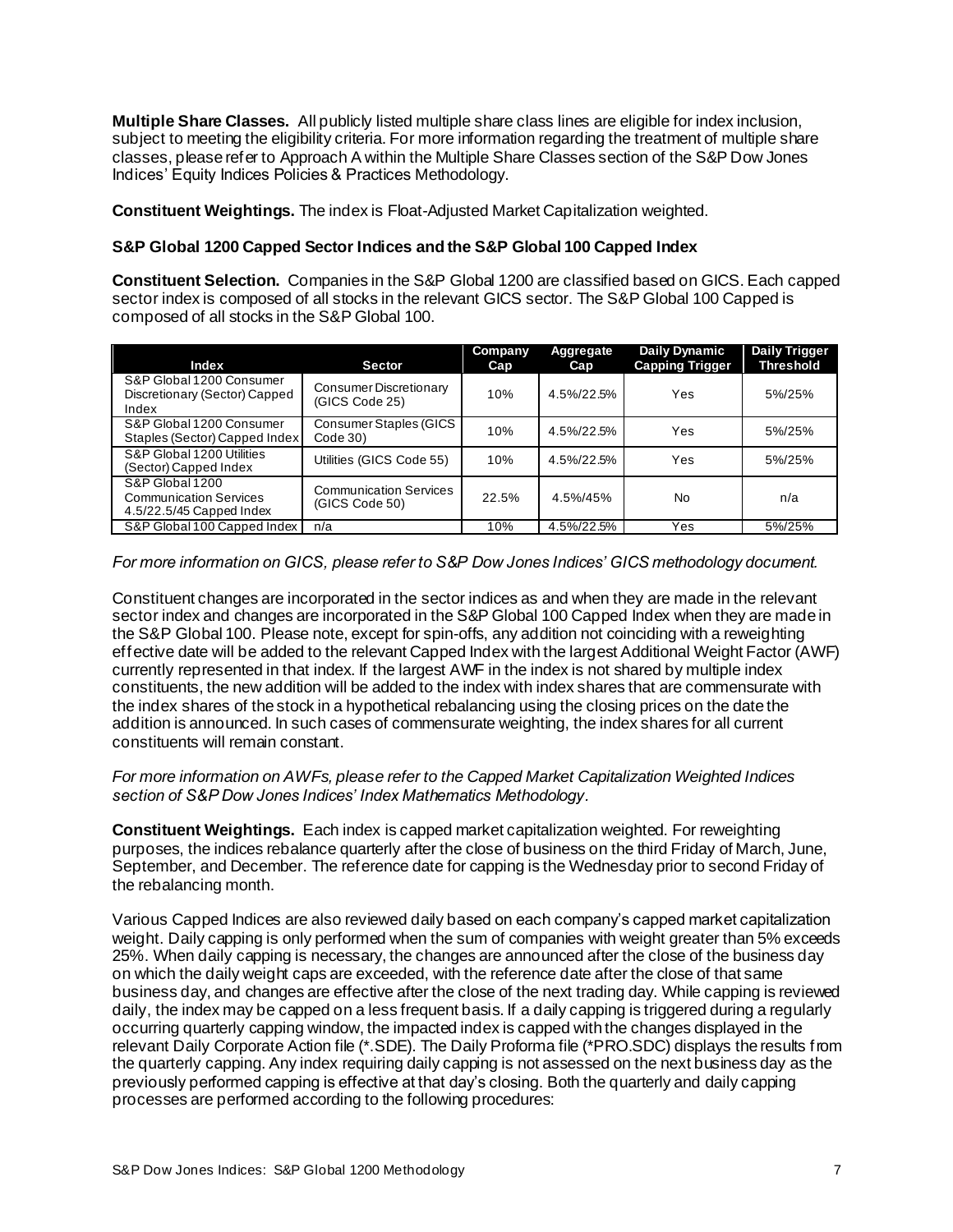- 1. With prices reflected on the rebalancing reference date, and membership, shares outstanding and IWFs as of the rebalancing effective date, each company is weighted by FMC. Modifications are made as defined below.
- 2. If any company's weight exceeds the company cap, that company has its weight capped at the company cap weight and all excess weight is proportionally redistributed to all uncapped companies within the index. If, after this redistribution, any other company breaches the company weight cap the process is repeated iteratively until no company breaches the company capping rule.
- 3. Then, the aggregate weight of the companies with weight greater than 4.5% cannot exceed the aggregate cap of the total index weight.
- 4. If the rule in step 3 is breached, all the companies are ranked in descending order of their weights and the company with the smallest weight above 4.5% is identified. The weight of this company is, then, reduced either until the rule in step 3 is satisfied or it reaches 4.5%.
- 5. This excess weight is proportionally redistributed to all companies with weights below 4.5%. Any stock that receives weight cannot breach the 4.5% cap. This process is repeated iteratively until step 3 is satisfied or until all stocks are greater than or equal to 4.5%.
- 6. If the rule in step 3 is still breached and all stocks are greater than or equal to 4.5%, the company with the smallest weight that causes the 4.5% limit to be breached is identified. The weight of this company is, then, reduced either until the rule in step 3 is satisfied or it reaches 4.5%.
- 7. This excess weight is proportionally redistributed to all companies with weights less than 4.5%. Any stock that receives weight cannot breach the company cap. This process is repeated iteratively until step 3 is satisfied.
- 8. Index share amounts are assigned to each constituent to arrive at the weights calculated above. Since index shares are assigned based on prices prior to rebalancing, the actual weight of each constituent at the rebalancing differs somewhat from these weights due to market movements.

At times, an index's company count may require the capping rules to be relaxed. Please refer to the table below for an overview of the process followed, when necessary. Each subsequent row is a relaxation of the previous row's weight caps.

| Number of<br><b>Constituents</b> | <b>Single Company</b><br>Weight Cap <sup>2</sup> | <b>Threshold for Aggregate</b><br><b>Company Weight Capping<sup>2</sup></b> | <b>Aggregate Company</b><br>Weight Cap <sup>3</sup> |
|----------------------------------|--------------------------------------------------|-----------------------------------------------------------------------------|-----------------------------------------------------|
| $12 - 14$                        | 25.0%                                            | 5.0%                                                                        | 50%                                                 |
| 11                               | 27.5%                                            | 5.5%                                                                        | 55%                                                 |
| $9 - 10$                         | 30.0%                                            | 6.0%                                                                        | 60%                                                 |
|                                  | 32.5%                                            | 6.5%                                                                        | 65%                                                 |
|                                  | 35.0%                                            | 7.0%                                                                        | 70%                                                 |
|                                  | 37.5%                                            | 7.5%                                                                        | 75%                                                 |
| 5                                | 40.0%                                            | 8.0%                                                                        | 80%                                                 |
|                                  | 42.5%                                            | 8.5%                                                                        | 85%                                                 |
| 3                                | 50.0%                                            | 9.5%                                                                        | 95%                                                 |

*For more information on the index calculation methodology, please refer to the Capped Market Capitalization Weighted Indices section of S&P Dow Jones Indices' Index Mathematics methodology.*

At times, companies may be represented in the S&P Global 1200 Capped Sector Indices or S&P Global 100 Capped Index by multiple share class lines. Maximum weight capping is based on company floatadjusted market capitalization, with the weight of multiple class companies allocated proportionally to each share class line based on its float-adjusted market capitalization as of the rebalancing reference

<sup>&</sup>lt;sup>2</sup> Individual companies are capped at the single company weight cap.<br><sup>3</sup> The sum of all companies with weights exceeding the threshold for aggregate company weight capping are capped at the aggregate company weight cap.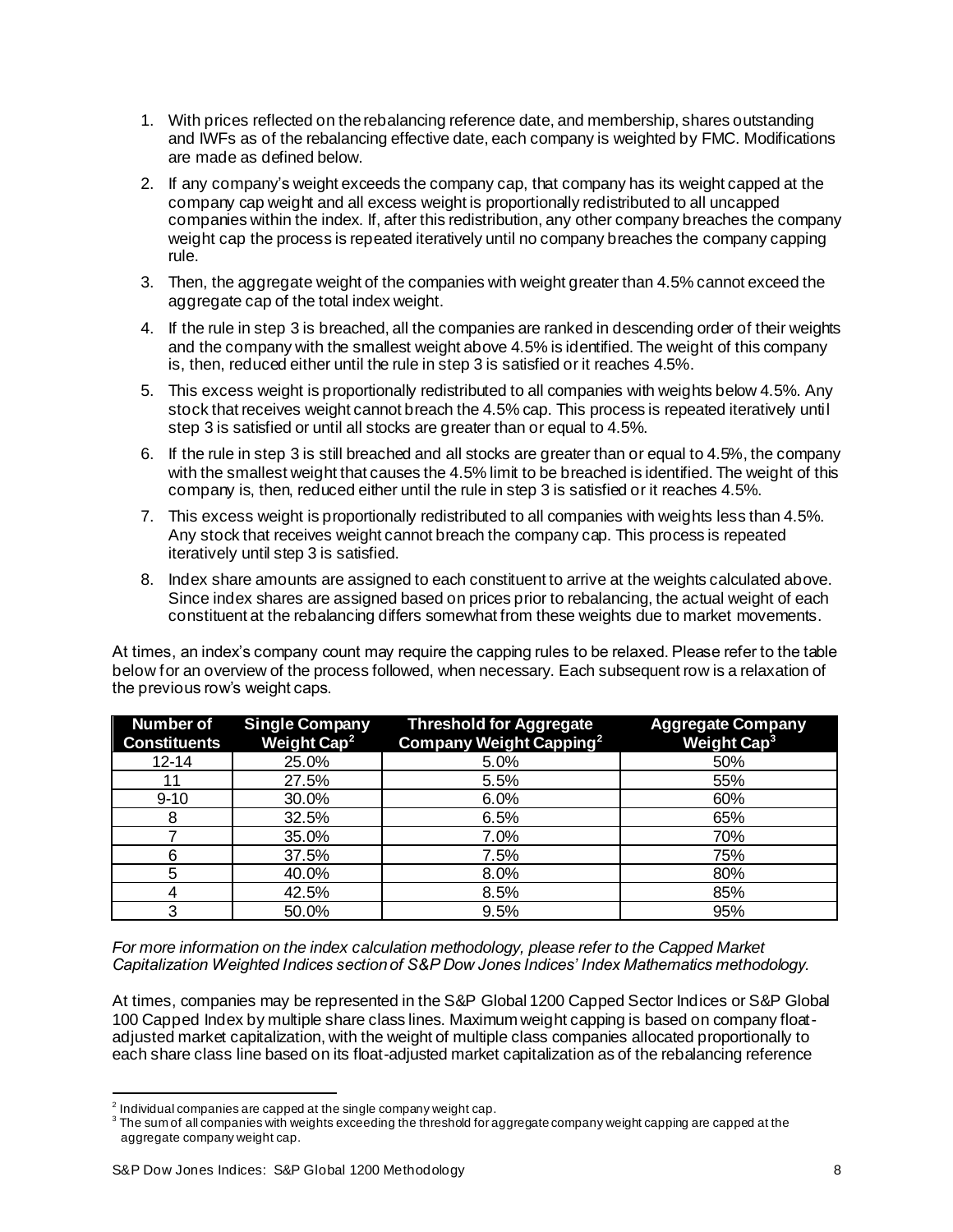date. If no capping is required, both share classes remain in the index at their natural float-adjusted market capitalization.

In some cases, related parent companies may maintain voting control of another company included in the index. In the case of the S&P Global 1200 Utilities (Sector) Capped Index, capping is applied at the issuer level, defined as any parent and controlled subsidiary where more than 20% of all voting shares in the subsidiary are controlled by the same issuer control group. Maximum weight capping is based on company float-adjusted market capitalization, with the weight of multiple companies in the control group being allocated proportionally to each company based on its float-adjusted market capitalization as of the rebalancing reference date. If no capping is required, the identified companies remain in the index at their natural float-adjusted market capitalization.

S&P DJI performs an annual review of all issuers coinciding with the September annual rebalancing. Any change in an issuer resulting from a corporate event will be implemented at the time of the event. Updates triggered by the disclosure of new public information unrelated to corporate events or corrections to existing group entities will generally be implemented as of the quarterly rebalancing.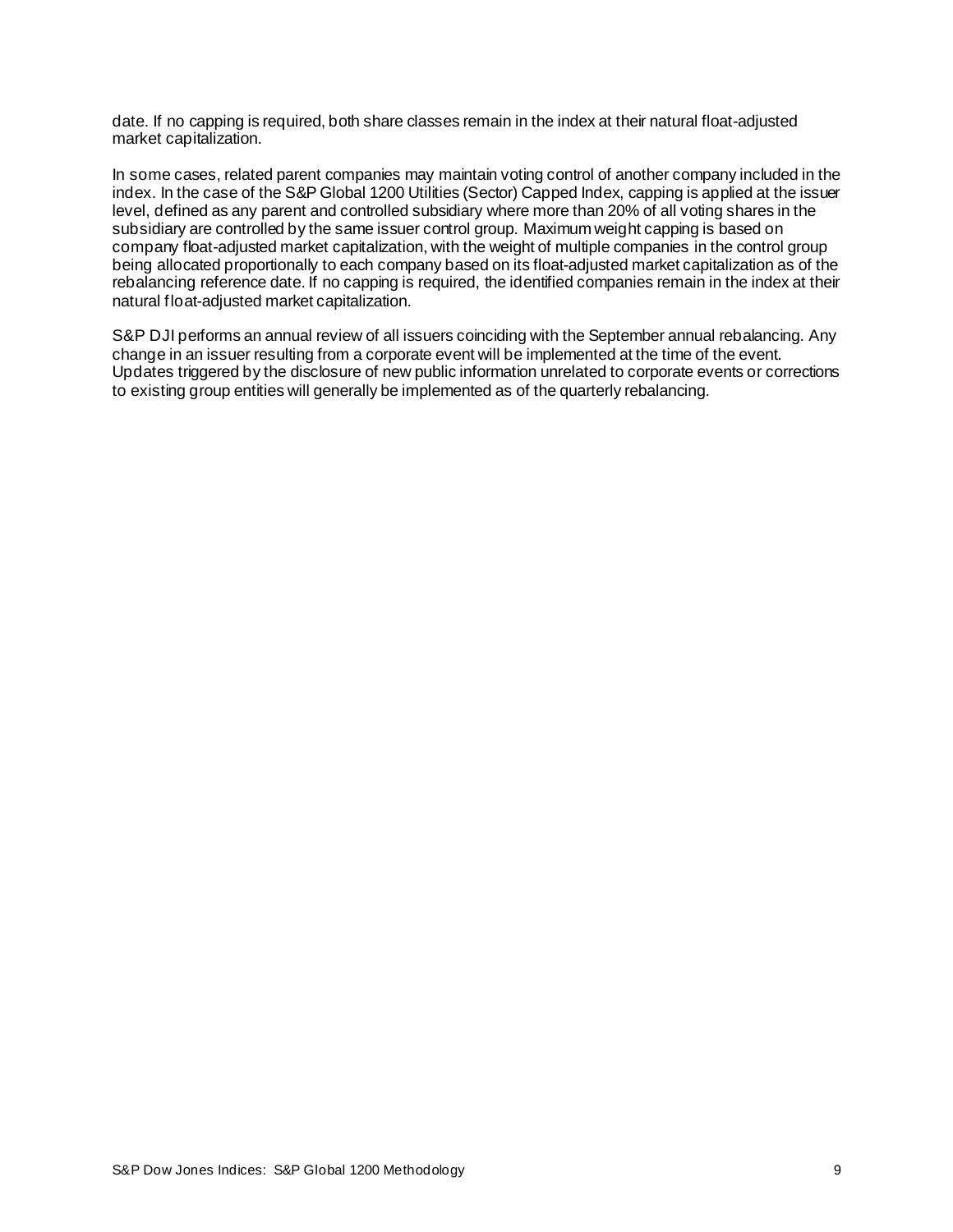### <span id="page-10-0"></span>Index Maintenance

Constituents of the S&P Global 1200 are also constituents of the regional component indices making up the S&P Global 1200. As such, some specific changes to index constituents – such as share changes, IWF changes, dividend distributions, price adjustments, etc. – follow the policy of the respective regional component index.

*Please refer to S&P Dow Jones Indices' Index Mathematics Methodology for more details on market capitalization index calculations*.

### <span id="page-10-1"></span>**Timing of Changes**

Additions and deletions to the S&P Global 1200, and relevant S&P Global 1200 sub-indices, occur simultaneously with changes to the seven regional component indices.

*Please refer to the individual regional component index methodologies for further information on addition/deletion criteria. These documents are available a[t www.spdji.com](http://www.spdji.com/).*

Composition changes to the S&P Global 100 typically only occur when a vacancy is created due to mergers, acquisitions, delistings, etc.

#### <span id="page-10-2"></span>**Corporate Actions**

Corporate action treatments for the indices mirror those of the relevant regional component index.

*Please refer to the individual regional component index methodologies for further information on corporate action treatments. These documents are available a[t www.spdji.com](http://www.spdji.com/).*

**S&P Global 100.** Spin-offs will be added at a zero price at the market close of the day before the ex-date (with no divisor adjustment), then removed after at least one day of regular way trading.

*For general information on corporate actions, please refer to S&P Dow Jones Indices' Equity Indices Policies & Practices Methodology.*

#### <span id="page-10-3"></span>**Currency of Calculation and Additional Index Return Series**

The indices are calculated in U.S. dollars. In addition, the S&P Global 1200 is also calculated in euros and British pounds, and the S&P Global 100 is also calculated in Australian dollars.

Real-time spot Forex rates, as supplied by Refinitiv, are used for ongoing index calculation of real-time indices. WM/Refinitiv foreign exchange rates are taken daily at 4:00 PM London Time and used in the end-of-day calculation of the indices. These mid-market fixings are calculated by the WM Company based on Refinitiv data and appear on Refinitiv pages WMRA.

In addition to the indices detailed in this methodology, additional return series versions of the indices may be available, including, but not limited to: currency, currency hedged, decrement, fair value, inverse, leveraged, and risk control versions. For a list of available indices, please refer to *[S&P DJI Methodology](https://www.spglobal.com/spdji/en/governance/methodology-and-regulatory-status/)  [& Regulatory Status Database](https://www.spglobal.com/spdji/en/governance/methodology-and-regulatory-status/)*.

*For information on the calculation of different types of indices, please refer to S&P Dow Jones Indices' Index Mathematics Methodology.*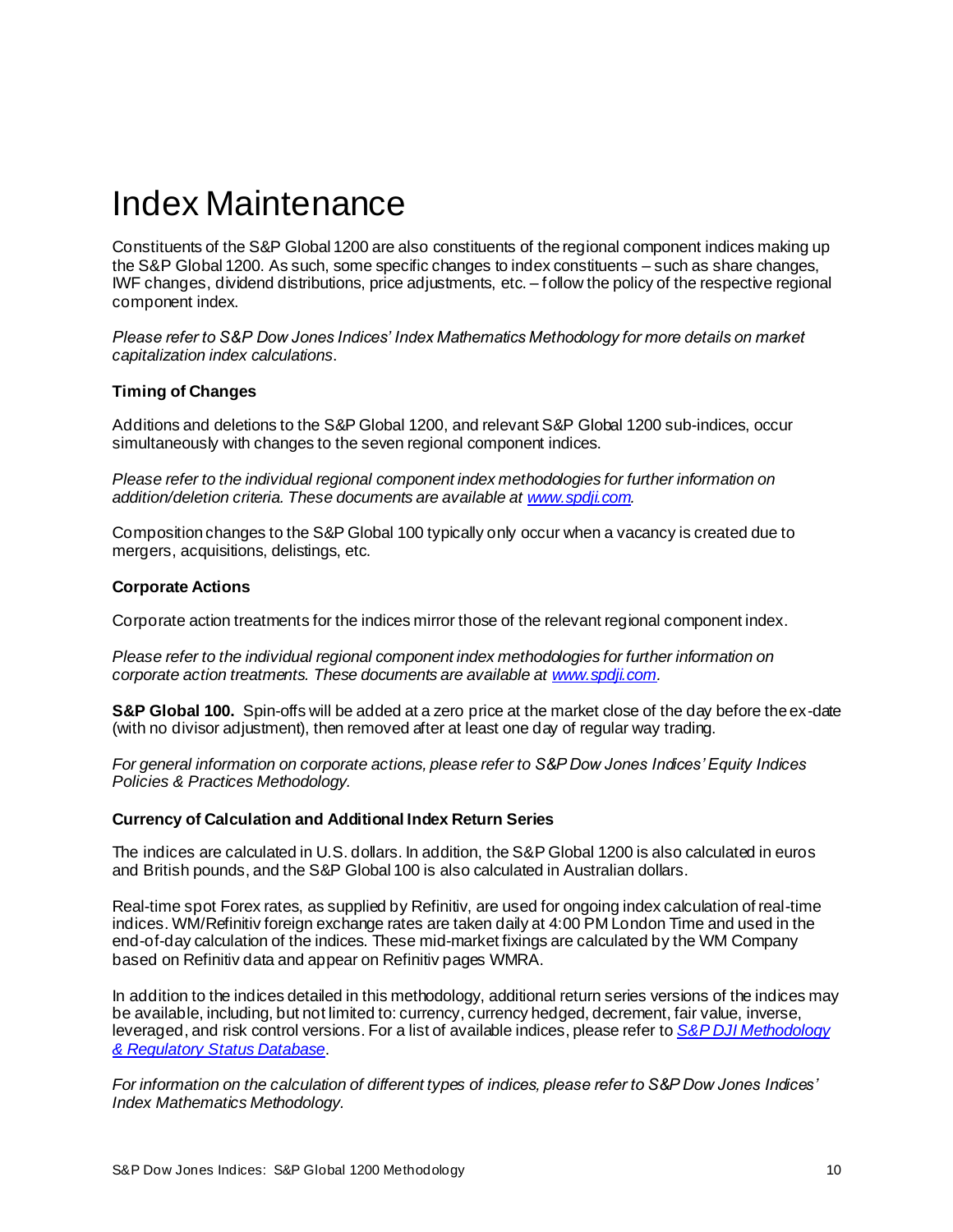*For the inputs necessary to calculate certain types of indices, including decrement, dynamic hedged, fair value, and risk control indices, please refer to the Parameters documents available a[t www.spdji.com](http://www.spdji.com/).*

### <span id="page-11-0"></span>**Base Date and History Available**

Index history availability, base dates, and base values are shown in the table below.

| <b>Index</b>                                                       | Launch<br><b>Date</b> | <b>First Value</b><br>Date | <b>Base Date</b> | <b>Base</b><br>Value |
|--------------------------------------------------------------------|-----------------------|----------------------------|------------------|----------------------|
| S&P Global 1200 Index                                              | 12/31/1989            | 12/31/1989                 | 12/31/1997       | 100                  |
| S&P Global 1200 ex Canada Index                                    | 07/18/2016            | 12/31/2003                 | 12/31/2003       | 1000                 |
| S&P International 700                                              | 06/18/2002            | 09/11/1989                 | 12/21/1997       | 1000                 |
| S&P Global 100 Index                                               | 12/31/1989            | 12/31/1989                 | 12/31/1997       | 1000                 |
| S&P Global 100 Capped Index                                        | 08/05/2019            | 09/11/1989                 | 12/31/1997       | 1000                 |
| S&P Global 1200 Communication Services<br>4.5/22.5/45 Capped Index | 02/11/2019            | 12/31/2001                 | 12/31/2001       | 1000                 |
| S&P Global 1200 Consumer Discretionary<br>(Sector) Capped Index    | 05/20/2019            | 12/17/1999                 | 12/17/1999       | 1000                 |
| S&P Global 1200 Consumer Staples (Sector)<br>Capped Index          | 05/20/2019            | 12/17/1999                 | 12/17/1999       | 1000                 |
| S&P Global 1200 Utilities (Sector) Capped<br>Index                 | 02/15/2021            | 01/31/2007                 | 09/18/2020       | 1000                 |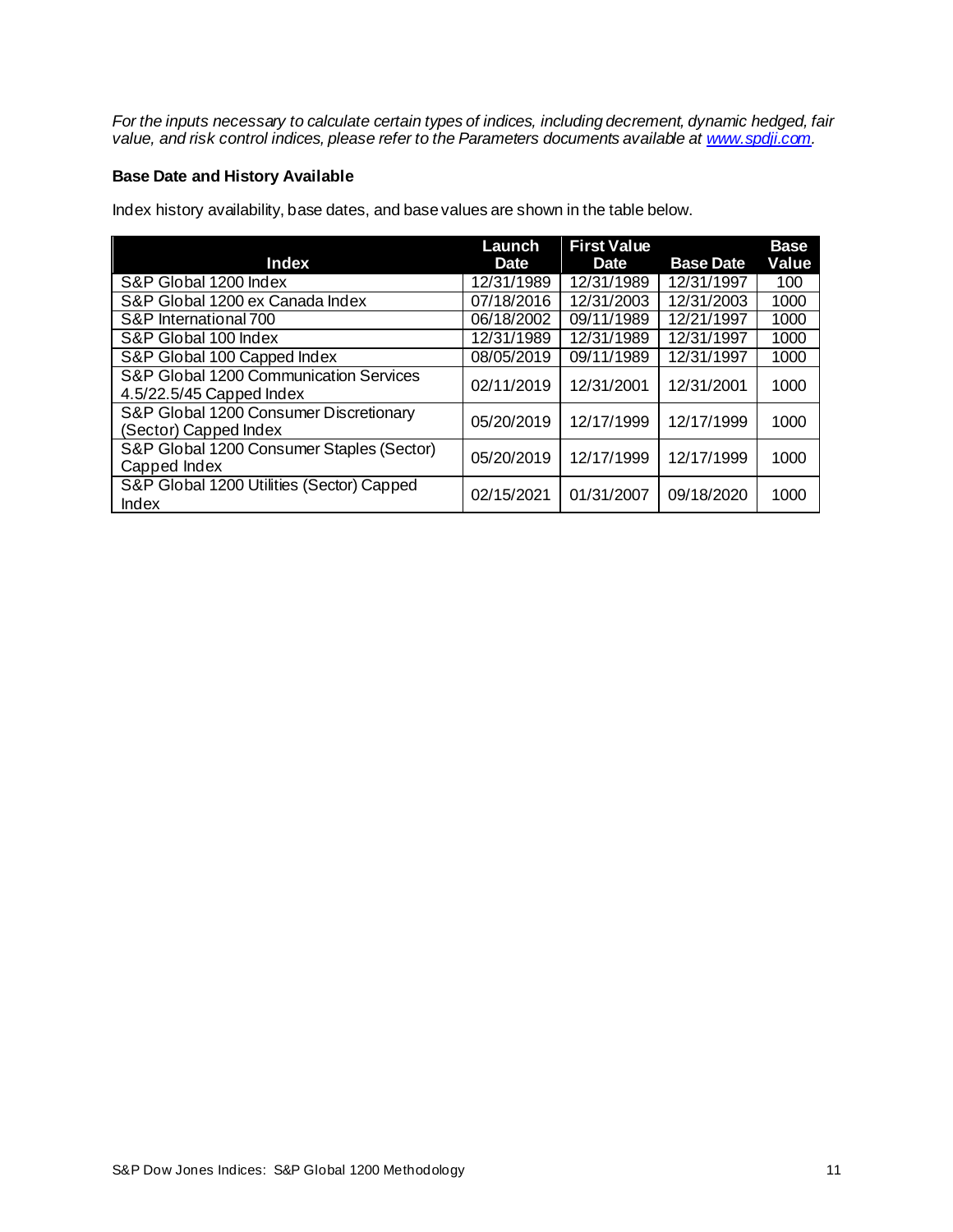### <span id="page-12-0"></span>Index Data

### <span id="page-12-1"></span>**Calculation Return Types**

S&P Dow Jones Indices calculates multiple return types which vary based on the treatment of regular cash dividends. The classification of regular cash dividends is determined by S&P Dow Jones Indices.

- Price Return (PR) versions are calculated without adjustments for regular cash dividends.
- Gross Total Return (TR) versions reinvest regular cash dividends at the close on the ex-date without consideration for withholding taxes.
- Net Total Return (NTR) versions, if available, reinvest regular cash dividends at the close on the ex-date after the deduction of applicable withholding taxes.

In the event there are no regular cash dividends on the ex-date, the daily performance of all three indices will be identical.

For a complete list of indices available, please refer to the daily index levels file (".SDL").

*For more information on the classification of regular versus special cash dividends as well as the tax rates used in the calculation of net return, please refer to S&P Dow Jones Indices' Equity Indices Policies & Practices Methodology*.

*For more information on the calculation of return types, please refer to S&P Dow Jones Indices' Index Mathematics Methodology.*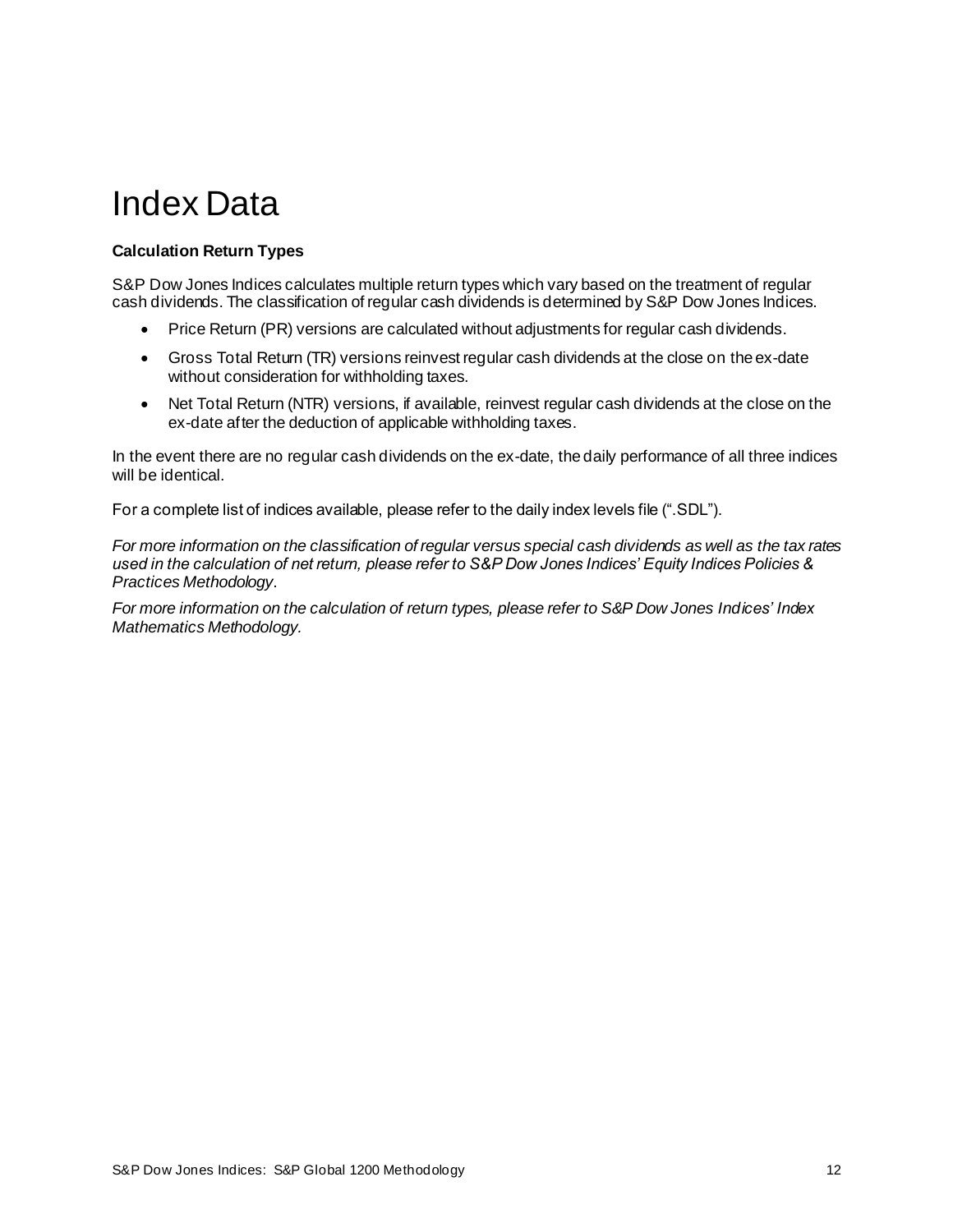### <span id="page-13-0"></span>Index Governance

### <span id="page-13-1"></span>**Index Committee**

An S&P Dow Jones Indices' Index Committee maintains the indices. The Index Committee meets regularly. All committee members are full-time professional members of S&P Dow Jones Indices' staff. At each meeting, the Index Committee reviews pending corporate actions that may affect index constituents, statistics comparing the composition of an index to the market, companies that are being considered as candidates for addition to an index, and any significant market events. In addition, the Index Committee may revise index policy covering rules for selecting companies, treatment of dividends, share counts , or other matters.

S&P Dow Jones Indices' Index Committees reserve the right to make exceptions when applying the methodology if the need arises. In any scenario where the treatment differs from the general rules stated in this document or supplemental documents, clients will receive sufficient notice, whenever possible.

In addition to the daily governance of indices and maintenance of index methodologies, at least once within any 12-month period, the Index Committee reviews the methodology to ensure the indices continue to achieve the stated objectives, and that the data and methodology remain effective. In certain instances, S&P Dow Jones Indices may publish a consultation inviting comments from external parties.

S&P Dow Jones Indices considers information about changes to its indices and related matters to be potentially market moving and material. Therefore, all Index Committee discussions are confidential.

*For information on Quality Assurance and Internal Reviews of Methodology, please refer to S&P Dow Jones Indices' Equity Indices Policies & Practices Methodology*.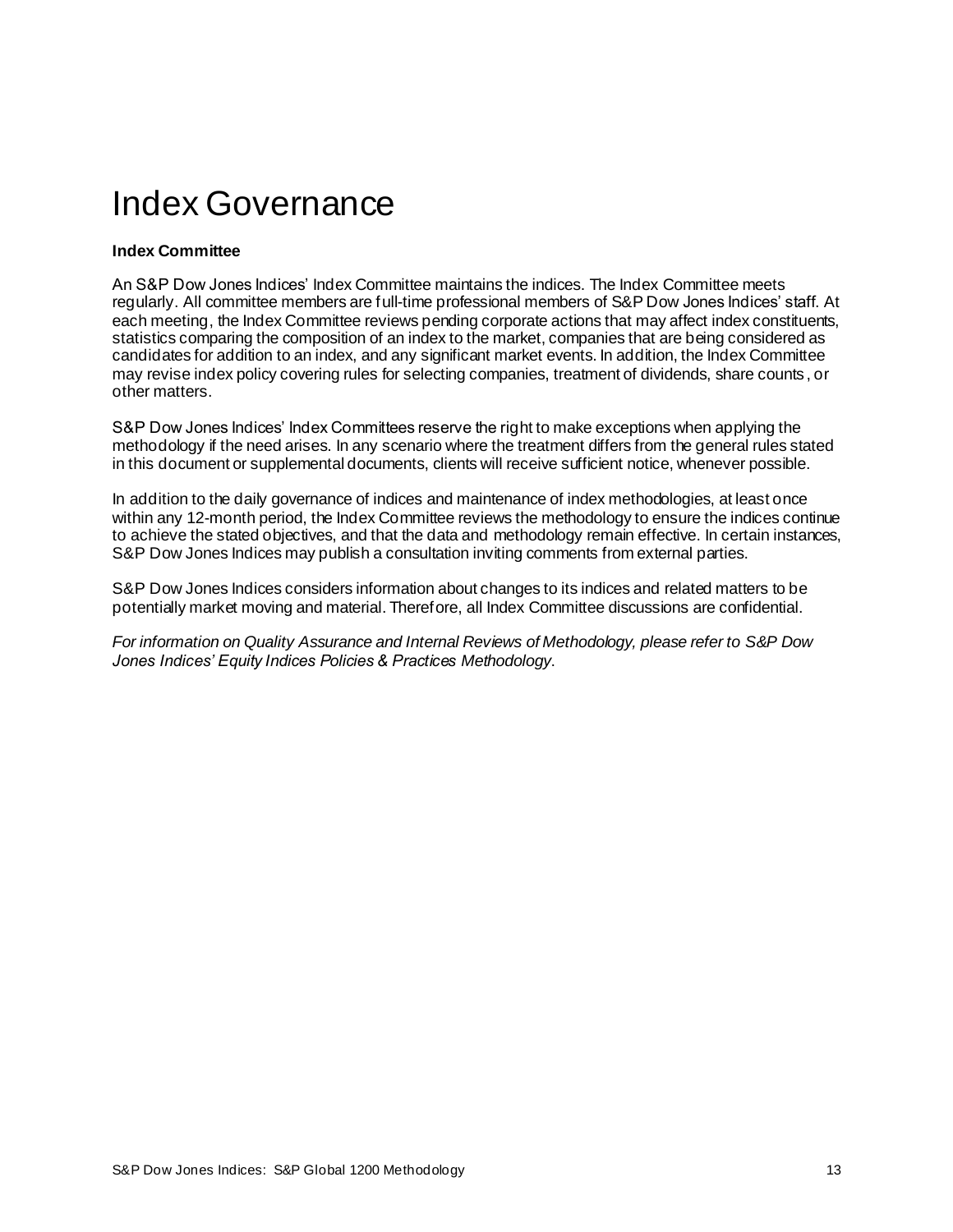### <span id="page-14-0"></span>Index Policy

### <span id="page-14-1"></span>**Announcements**

All index constituents are evaluated daily for data needed to calculate index levels and returns. All events affecting the daily index calculation are typically announced in advance via the Index Corporate Events report (.SDE), delivered daily to all clients. Any unusual treatment of a corporate action or short notice of an event may be communicated via email to clients.

*For more information, please refer to the Announcements section of S&P Dow Jones Indices' Equity Indices Policies & Practices Methodology.*

### <span id="page-14-2"></span>**Pro-forma Files**

In addition to the corporate events file (.SDE), S&P Dow Jones Indices provides constituent pro-forma files each time the indices rebalance. The pro-forma file is typically provided daily in advance of the rebalancing date and contains all constituents and their corresponding weights and index shares effective for the upcoming rebalancing. Since index shares are assigned based on prices prior to the rebalancing effective date, the actual weight of each stock at the rebalancing will differ from these weights due to market movements.

*Please visi[t www.spdji.com](http://www.spdji.com/) for a complete schedule of rebalancing timelines and pro-forma delivery times.*

#### <span id="page-14-3"></span>**Holiday Schedule**

The index is calculated daily throughout the calendar year except on days when all exchanges where the index's constituents are listed are officially closed.

*A complete holiday schedule for the year is available on the S&P Dow Jones Indices' Web site at [www.spdji.com.](http://www.spdji.com/)*

#### <span id="page-14-4"></span>**Rebalancing**

The Index Committee may change the date of a given rebalancing for reasons including market holidays occurring on or around the scheduled rebalancing date. Any such change will be announced with proper advance notice where possible.

#### <span id="page-14-5"></span>**Unexpected Exchange Closures**

For information on Unexpected Exchange Closures, please refer to S&P Dow Jones Indices' Equity Indices Policies & Practices Methodology.

#### <span id="page-14-6"></span>**Recalculation Policy**

For information on the recalculation policy, please refer to S&P Dow Jones Indices' Equity Indices Policies & Practices Methodology.

#### <span id="page-14-7"></span>**Real-Time Calculation**

Real-time, intra-day, index calculations are executed for certain indices, whenever any of their primary exchanges are open. Real-time indices are not restated.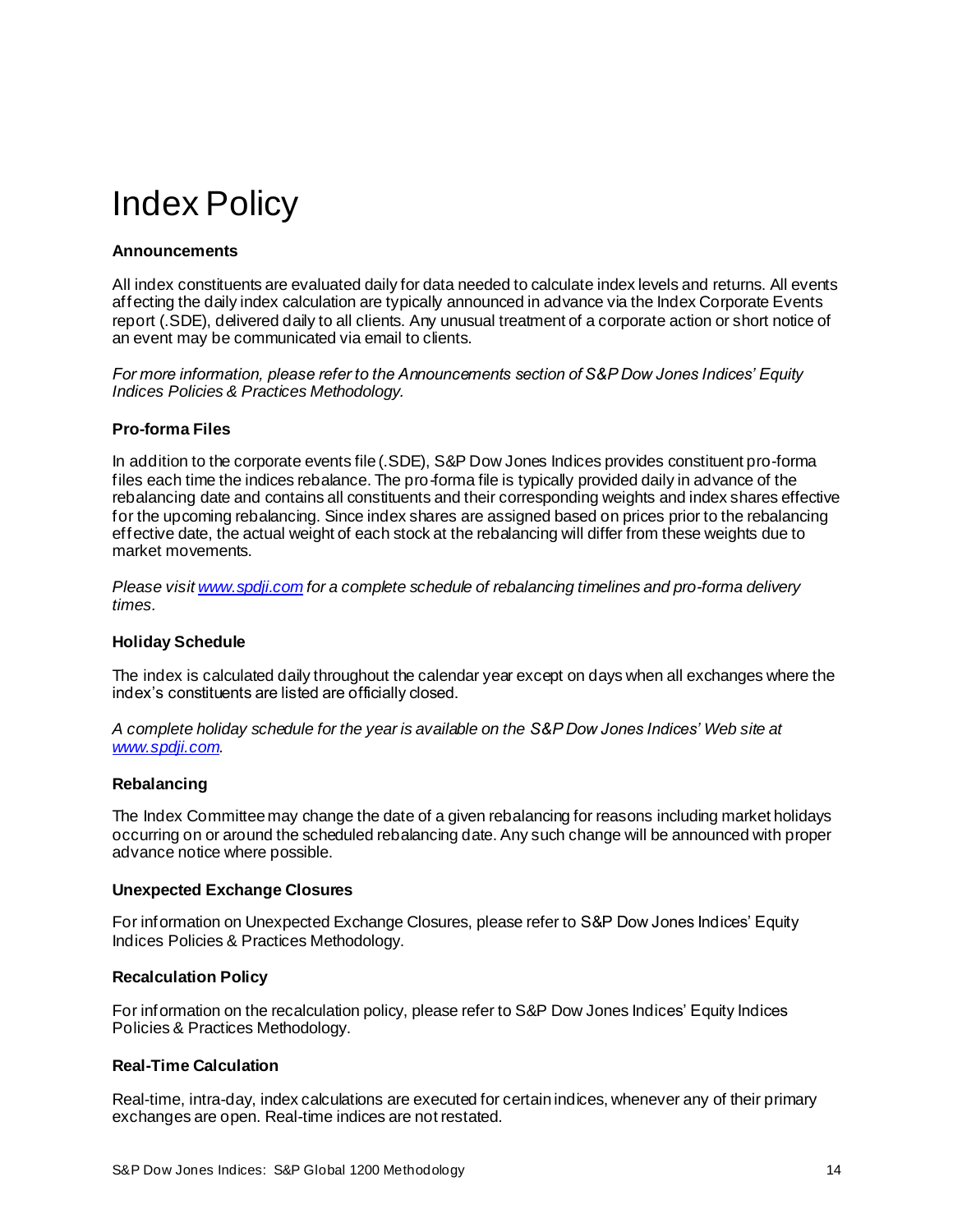*For information on Calculations and Pricing Disruptions, Expert Judgment and Data Hierarchy, please refer to S&P Dow Jones Indices' Equity Indices Policies & Practices Methodology.*

### <span id="page-15-0"></span>**Contact Information**

For questions regarding an index, please contact[: index\\_services@spglobal.com](mailto:index_services@spglobal.com).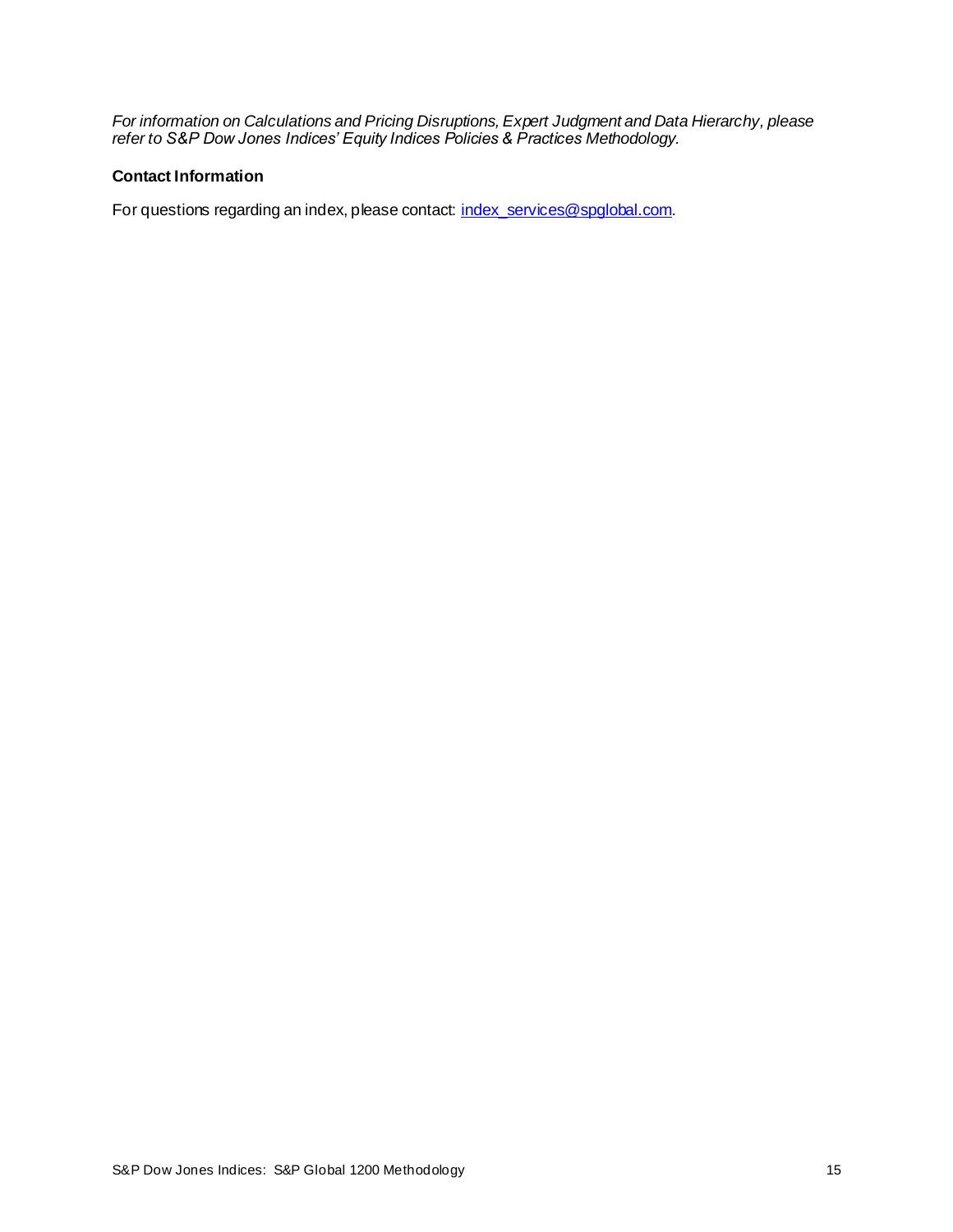### <span id="page-16-0"></span>Index Dissemination

Index levels are available through S&P Dow Jones Indices' Web site at *[www.spdji.com](http://www.spdji.com/),* major quote vendors (see codes below), numerous investment-oriented Web sites, and various print and electronic media.

### <span id="page-16-1"></span>**Tickers**

The table below lists headline indices covered by this document. All versions of the below indices that may exist are also covered by this document. Please refer to *[S&P DJI Methodology & Regulatory Status](https://www.spglobal.com/spdji/en/governance/methodology-and-regulatory-status/)  [Database](https://www.spglobal.com/spdji/en/governance/methodology-and-regulatory-status/)* for a complete list of indices covered by this document.

| <b>Index</b>                                                          | <b>Bloomberg</b> | <b>RIC</b> |
|-----------------------------------------------------------------------|------------------|------------|
| S&P Global 1200 (PR)                                                  | <b>SPGLOB</b>    | .SPGLOBAL  |
| S&P Global 1200 ex Canada (PR)                                        |                  |            |
| S&P International 700 (TR)                                            |                  | --         |
| S&P International 700 (NTR)                                           | SPTR700N         | --         |
| S&P Global 100 Index (Price Return)                                   | <b>OOI</b>       |            |
| S&P Global 100 Capped Index (PR)                                      | SPG1DCUP         |            |
| S&P Global 100 Capped Index (TR)                                      | SPG1DCUT         |            |
| S&P Global 100 Capped Index (NTR)                                     | SPG1DCUN         | --         |
| S&P Global 1200 Communication Services 4.5/22.5/45 Capped Index (PR)  | <b>SPGCSRUP</b>  | .SPGCSRUP  |
| S&P Global 1200 Consumer Discretionary (Sector) Capped Index (USD) PR | SPG25CUP         | .SPG25CUP  |
| S&P Global 1200 Consumer Staples (Sector) Capped Index (USD) PR       | SPG30CUP         | .SPG30CUP  |
| S&P Global 1200 Utilities (Sector) Capped Index (USD) PR              | SPG55CUP         |            |

#### <span id="page-16-2"></span>**Index Data**

Daily stock level and index data are available via subscription.

<span id="page-16-3"></span>*For product information, please contact S&P Dow Jones Indices[, www.spdji.com/contact-us](http://www.spdji.com/contact-us).* 

### **Web site**

*For further information, please refer to S&P Dow Jones Indices' Web site a[t www.spdji.com](http://www.spdji.com/).*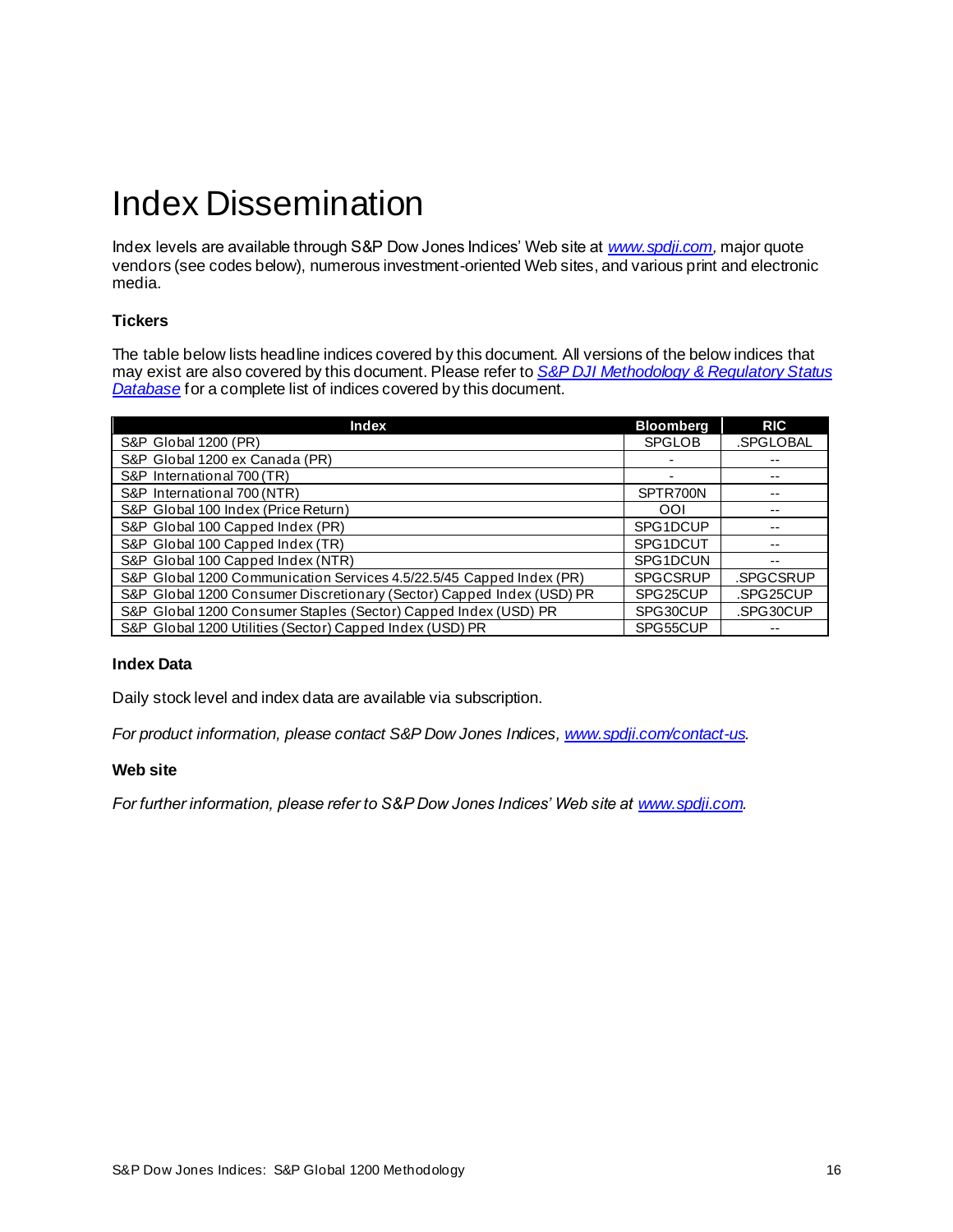### <span id="page-17-0"></span>Appendix

### <span id="page-17-1"></span>**EU Required ESG Disclosures**

| <b>EXPLANATION OF HOW ENVIRONMENTAL, SOCIAL &amp; GOVERNANCE (ESG) FACTORS ARE</b><br>REFLECTED IN THE KEY ELEMENTS OF THE BENCHMARK METHODOLOGY <sup>4</sup> |                                                                                           |                                                       |  |
|---------------------------------------------------------------------------------------------------------------------------------------------------------------|-------------------------------------------------------------------------------------------|-------------------------------------------------------|--|
|                                                                                                                                                               | Name of the benchmark administrator.                                                      | S&P Dow Jones Indices LLC.                            |  |
| 2.                                                                                                                                                            | Underlying asset class of the ESG<br>benchmark. <sup>5</sup>                              | N/A                                                   |  |
| 3.                                                                                                                                                            | Name of the S&P Dow Jones Indices<br>benchmark or family of benchmarks.                   | <b>S&amp;P DJI Equity Indices Benchmark Statement</b> |  |
| 4.                                                                                                                                                            | Do any of the indices maintained by this<br>methodology take into account ESG<br>factors? | No                                                    |  |
| Appendix latest update:                                                                                                                                       |                                                                                           | January 2021                                          |  |
| Appendix first publication:                                                                                                                                   |                                                                                           | January 2021                                          |  |

<sup>&</sup>lt;sup>4</sup> The information contained in this Appendix is intended to meet the requirements of the European Union Commission Delegated Regulation (EU) 2020/1817 supplementing Regulation (EU) 2016/1011 of the European Parliament and of the Council as regards the minimum content of the explanation of how environmental, social and governance factors are reflected in the benchmark methodology. 5 The 'underlying assets' are defined in European Union Commission Delegated Regulation (EU) 2020/1816 supplementing

Regulation (EU) 2016/1011 of the European Parliament and of the Council as regards the explanation in the benchmark statement of how environmental, social and governance factors are reflected in each benchmark provided and published.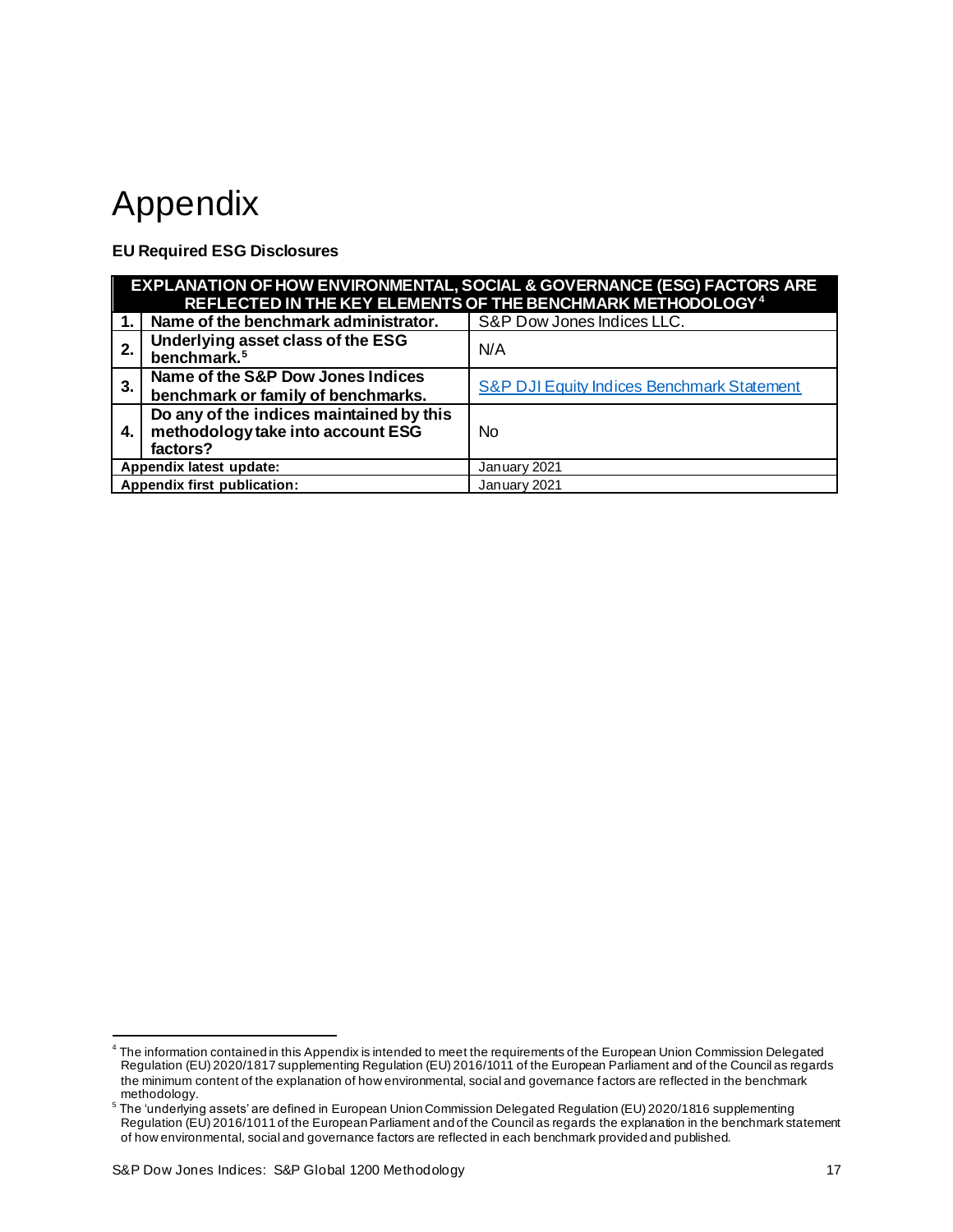### <span id="page-18-0"></span>Disclaimer

© 2021 S&P Dow Jones Indices. All rights reserved. S&P, S&P 500, S&P 500 LOW VOLATILITY INDEX, S&P 100, S&P COMPOSITE 1500, S&P 400, S&P MIDCAP 400, S&P 600, S&P SMALLCAP 600, S&P GIVI, GLOBAL TITANS, DIVIDEND ARISTOCRATS, S&P TARGET DATE INDICES, S&P PRISM, S&P STRIDE, GICS, SPIVA, SPDR and INDEXOLOGY are registered trademarks of S&P Global, Inc. ("S&P Global") or its affiliates. DOW JONES, DJ, DJIA, THE DOW and DOW JONES INDUSTRIAL AVERAGE are registered trademarks of Dow Jones Trademark Holdings LLC ("Dow Jones"). These trademarks together with others have been licensed to S&P Dow Jones Indices LLC. Redistribution or reproduction in whole or in part are prohibited without written permission of S&P Dow Jones Indices LLC. This document does not constitute an offer of services in jurisdictions where S&P Dow Jones Indices LLC, S&P Global, Dow Jones or their respective affiliates (collectively "S&P Dow Jones Indices") do not have the necessary licenses. Except for certain custom index calculation services, all information provided by S&P Dow Jones Indices is impersonal and not tailored to the needs of any person, entity or group of persons. S&P Dow Jones Indices receives compensation in connection with licensing its indices to third parties and providing custom calculation services. Past performance of an index is not an indication or guarantee of future results.

It is not possible to invest directly in an index. Exposure to an asset class represented by an index may be available through investable instruments based on that index. S&P Dow Jones Indices does not sponsor, endorse, sell, promote or manage any investment fund or other investment vehicle that is offered by third parties and that seeks to provide an investment return based on the performance of any index. S&P Dow Jones Indices makes no assurance that investment products based on the index will accurately track index performance or provide positive investment returns. S&P Dow Jones Indices LLC is not an investment advisor, and S&P Dow Jones Indices makes no representation regarding the advisability of investing in any such investment fund or other investment vehicle. A decision to invest in any such investment fund or other investment vehicle should not be made in reliance on any of the statements set forth in this document. Prospective investors are advised to make an investment in any such fund or other vehicle only after carefully considering the risks associated with investing in such funds, as detailed in an offering memorandum or similar document that is prepared by or on behalf of the issuer of the investment fund or other investment product or vehicle. S&P Dow Jones Indices LLC is not a tax advisor. A tax advisor should be consulted to evaluate the impact of any tax-exempt securities on portfolios and the tax consequences of making any particular investment decision. Inclusion of a security within an index is not a recommendation by S&P Dow Jones Indices to buy, sell, or hold such security, nor is it considered to be investment advice.

These materials have been prepared solely for informational purposes based upon information generally available to the public and from sources believed to be reliable. No content contained in these materials (including index data, ratings, credit-related analyses and data, research, valuations, model, software or other application or output therefrom) or any part thereof ("Content") may be modified, reverseengineered, reproduced or distributed in any form or by any means, or stored in a database or retrieval system, without the prior written permission of S&P Dow Jones Indices. The Content shall not be used for any unlawful or unauthorized purposes. S&P Dow Jones Indices and its third-party data providers and licensors (collectively "S&P Dow Jones Indices Parties") do not guarantee the accuracy, completeness, timeliness or availability of the Content. S&P Dow Jones Indices Parties are not responsible for any errors or omissions, regardless of the cause, for the results obtained from the use of the Content. THE CONTENT IS PROVIDED ON AN "AS IS" BASIS. S&P DOW JONES INDICES PARTIES DISCLAIM ANY AND ALL EXPRESS OR IMPLIED WARRANTIES, INCLUDING, BUT NOT LIMITED TO, ANY WARRANTIES OF MERCHANTABILITY OR FITNESS FOR A PARTICULAR PURPOSE OR USE, FREEDOM FROM BUGS, SOFTWARE ERRORS OR DEFECTS, THAT THE CONTENT'S FUNCTIONING WILL BE UNINTERRUPTED OR THAT THE CONTENT WILL OPERATE WITH ANY SOFTWARE OR HARDWARE CONFIGURATION. In no event shall S&P Dow Jones Indices Parties be